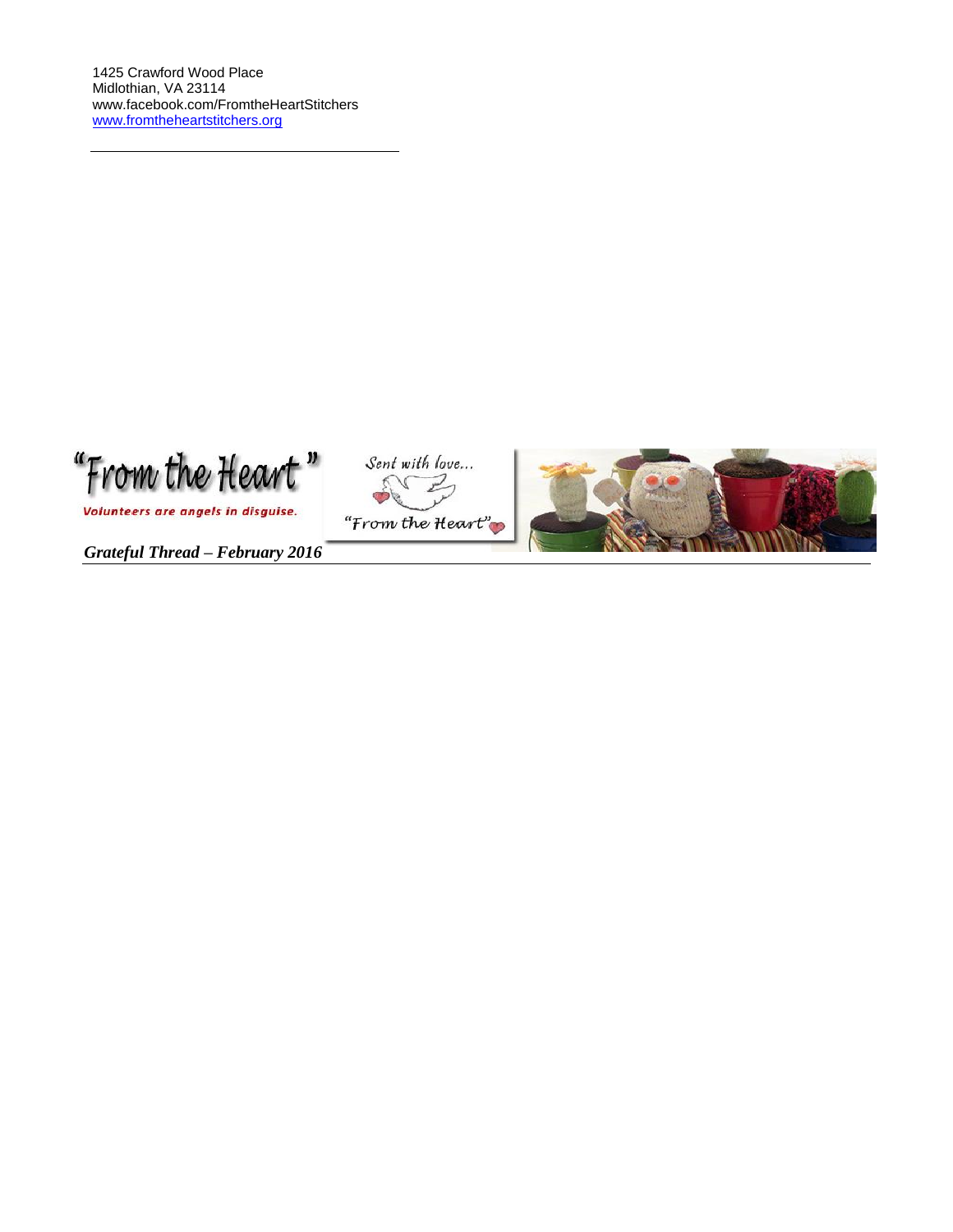## **Letter from Lois - February 2016**

Every day is a brand new day! Past attitudes and yesterday's events are just that…PAST! We can't let baggage from a previous situation influence our upcoming, brand new day. We've always heard, there may be no tomorrow…make the best of today. So, let's start each day anew. We don't have to look outside to "feel" sun shining in our lives. Everything starts fresh, right where we are!

This may be the time to reach out to those with whom we have lost contact. They are only just a phone call or computer message away. We might put a smile on the face of someone lonely or long neglected.

Let's spread our new, positive attitude around. Be reminded of just how our stitching project affects its recipient. They may have had a bad day, aren't well or even feeling unloved. But, given our hat, blanket, teddy bear or other item, their face will light up! WE can create that brand new day for someone in need! I'll bet even the pets in the shelters can feel our love when they receive that nice, cuddly blanket for their very own.

So, let's count our blessings and spread a few around. And don't forget, come to the shop soon! Share some love with fellow stitchers!

Lois

## **Inclement Weather Policy Reminder**

We have already experienced one bad snow so want to remind everyone once again that the general rule for From the Heart is "If the schools are closed, so is the shop." Scheduling for shopkeepers continues as normal but closing the shop when the schools are closed is automatic. If the shop is to remain closed beyond that, or if it is closed for any other reason, the scheduler will send out an email to let everybody know. If you feel unsafe or unsure about heading out as a shopkeeper, let the scheduler know and she will find a replacement for you. From the Heart's primary concern is for the safety of the shopkeepers and members.

## **Stop by the Shop – "Shop" Hours**

The From the Heart 'shop', which is actually our clubhouse/distribution center, is open every Tuesday, Wednesday, Thursday, and Saturday from 10am until 2pm. It is located at 1114 Westbriar Drive in Henrico Co. When was the last time you sat, stitched and enjoyed the camaraderie? We would love to see you there whenever you can drop by.

See the calendar at the end of this Newsletter for times and places of From the Heart group meetings which are additional to the shop hours.

#### **Continuing Changes at the Shop**

As was mentioned last month, Lois, Cathryn and others are busy freshening up and shop and the pattern collection. It really does look nice and work on the patterns is continuing as you read this.

We are still in need of volunteers to test the patterns we will be putting into our 'Core Pattern Collection so please let Tricia [\(ennis1000@verizon.net\)](mailto:ennis1000@verizon.net) or (804) 683-9015 if you can help with this. The plan is to have the patterns we regularly use all in one place along with samples of those patterns.

Many, many thanks to Lois for her terrific eye for color and furniture arrangement and to Cathryn for the many longs hours spent tackling the painting. Great job, ladies.

#### .**Powhatan Festival of Fiber**

*Saturday, April 30th 2016* is the date of the next Powhatan Festival of Fiber. The festival, held to celebrate and to share appreciation of the many fiber animals, fiber farmers and fiber artisans of the county and surrounding area, will be held rain or shine and is always worth attending so mark your calendar now. The festival includes demonstrations, exhibits, and classes (some of the classes are an additional cost). The event starts at 10:00am and continues until 5:00pm at 3920 Marion Harland Lane in Powhatan. The cost of admittance is \$5 for adults with children 12 and under being admitted free.

#### **February 2016 Scheduler**

Ann Robbins is the Febraury scheduler. Ann may be contacted at **[aerobbins@live.com](mailto:aerobbins@live.com)** or by phone at (804) 270-6247 (h) or 921-1174 (c) if you have two hours this month to volunteer at the shop. We are in the process of transitioning away from using the white board at the shop so please do call or email Ann if you wish to volunteer.

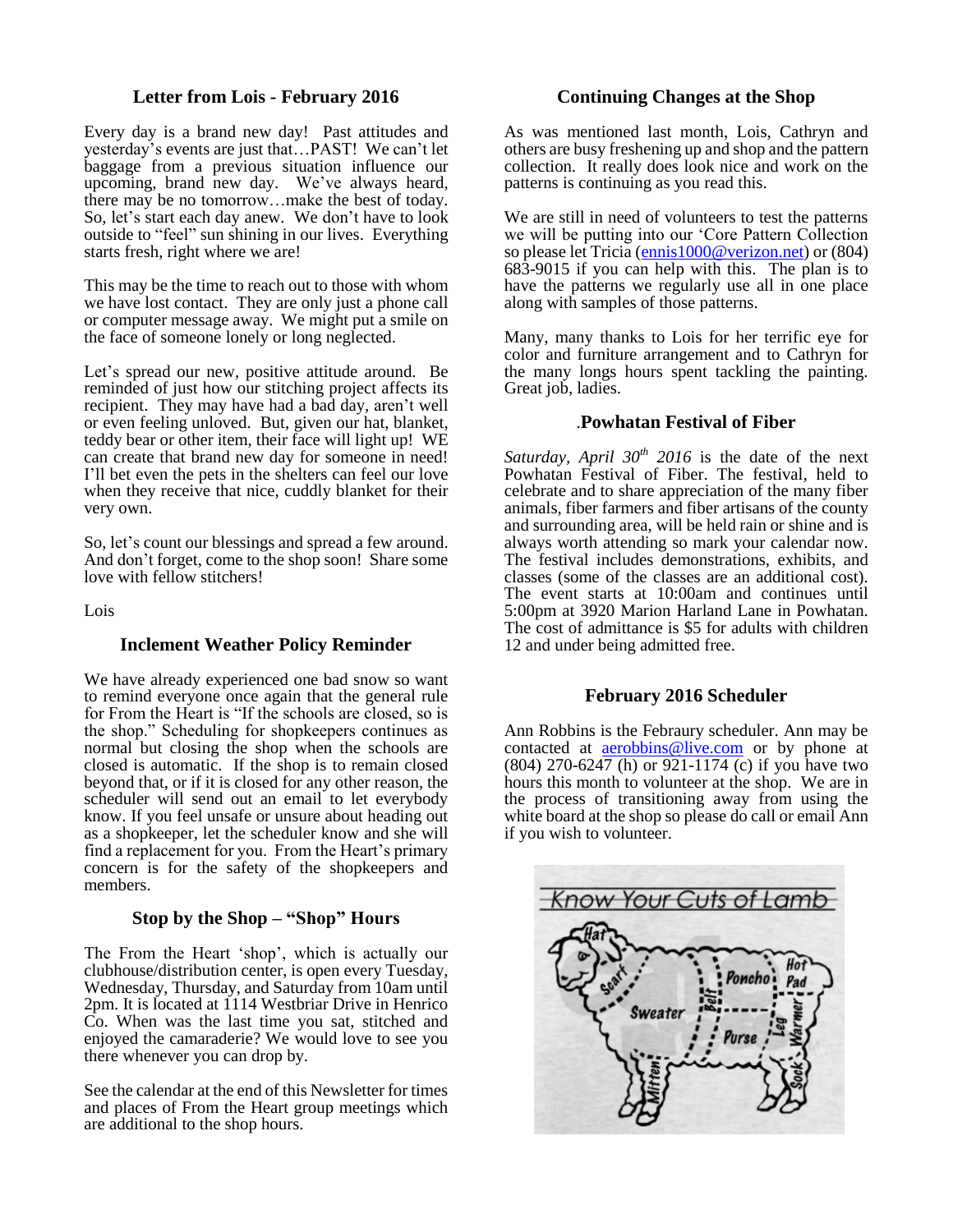## **Gloucester-Mathews Gazette-Journal**



*Shown here, clockwise from bottom left, are Linda Reams, Elaine Mitchem, Peggy Foster, Karen Rundlett, Jeanette Needham, Sue Mitchem, Jeannie Beavers, Sylvia Shinault and Sharon Sutton. Not pictured are Nancy Hurst, Beverly Diggs, Sharon George and Julie Crockett. Photo by Sherry Hamilton*

A dozen or so ladies in Mathews are making a difference for cancer patients while having fun at the same time, and they're hoping others will want to join them. From the Heart, a knitting group, meets at 10:30 a.m. on the first Wednesday of every month so its members can be together while knitting or crocheting hats, scarves, and other items for children and adults who are undergoing cancer treatment.

Last Wednesday during their meeting at the Mathews Volunteer Rescue Squad Building on Cricket Hill Road, the ladies' hands were flying continually as they chatted about their projects and other topics. There were groans about lost stitches, gentle ribbing about one thing or another, and occasional shared laughter.

Peggy Foster, one of the founding members, said that she and her friends Jeannie Beavers, Sylvia Shinault and Sharon Sutton had started the group together. The four of them were shopping for knitting supplies at Michael's in Richmond one day when Foster got into a conversation with a woman about From the Heart, of which the woman was a member.

One thing led to another, and the four Mathews friends decided to start their own small chapter of the organization in the county. Word spread about what they were doing, and soon they were teaching other ladies how to knit or crochet. In order to continue to grow, they decided to start meeting at the rescue squad building.

Since they began the chapter in 2014, said Sharon Sutton, the ladies have together made 15 hospice blankets, 20 wheelchair blankets, and 60 or 70 hats with matching scarves for cancer patients, homeless people, and the Wounded Warrior program for veterans.

"We've met new friends and been inspired to do things for other people," said Sutton.

Anyone who wants to participate is welcome to join the ladies at their next knitting session at 10:30 a.m. on Wednesday, Feb. 3. For more information, call Sutton at 804-725-7938.

(This article appeared in the Gloucester-Mathews Gazette-Journal on January 13, 2016 and was written by Sherry Hamilton of this Mathews newspaper)

## **From the Heart 'Waste Not' Workshop**

Saturday, March 26, 10am - 4pm, Ruritan Building, 5994 Plank Rd., Fredericksburg.

Come join us for a fun filled day during which we will have a yarn swap, learn what to do with novelty yarns, view demonstrations, and learn how to turn those leftovers into beautiful finished items. All items completed will be donated to recipients in the Fredericksburg area. Yarn, help, and patterns will be provided along with plates, cups, utensils and drinks. Just bring a dish to share and your knitting/crocheting tools. For further info, contact Pam Greswolde at [pegreswolde@comcast.net](mailto:pegreswolde@comcast.net) or at 540.661.7967.

## *Directions to 'Waste Not Workshop'*

From Central Park—head west on Route 3 to the Ruritan Building. It is approx. 10 minutes west of Central Park.

You will pass a shopping center on right with CVS and McDonald's, a short while later you will pass a traffic light at Gordon Road. Next you will see Walgreens' on left and Harrison Crossing shopping center on the right.

Once you pass this shopping center get in left lane. At the 2nd traffic light you will see an Elementary school on the right and you will be turning left. Do a U-turn at this light.

There will be a **dentist office, the Ruritan building and a fire station**. There is plenty of parking at the building.

Questions on directions — Call Pam at 540.661.7967 or 540.972.3602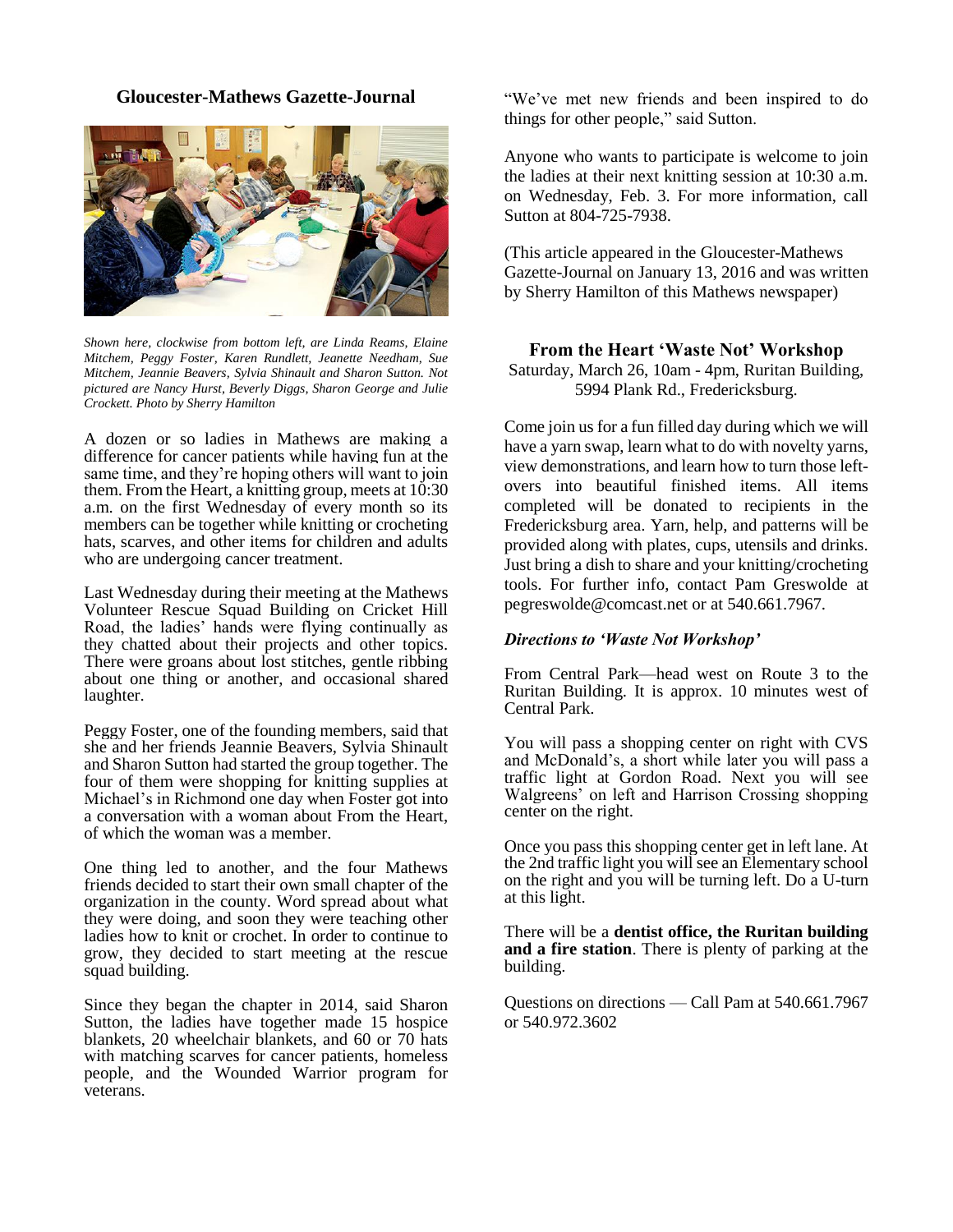## **Winner of the Shop keeping Prize**

The winner of the January shopkeeping prize is Nancy Wright. Congratulations to Nancy! There will be a nice bag of yarn at the shop for you to pick up for a special project.

To have your name entered in our monthly drawing, all you need to do is volunteer two hours of your time to be a shopkeeper. Contact Eleanor Cannon at (804) 514-1168 or by email at [e-cannon@msn.com](mailto:e-cannon@msn.com) if you would like to volunteer and have a chance at winning this prize. Eleanor will arrange for you to be trained and to work your first couple of shifts with somebody who already knows the ropes. See above for further details.

#### **Ann's Story**

"Newly retired after many years of working made me somewhat insecure and at loose ends. I no longer had the work group I'd come to know and be comfortable with for 36 years. I had to find a new group. I knew about From the Heart from a friend who had a friend who knitted for FtH so after several months, I went looking for the shop. Of course I went on a day it wasn't open.

So I reworked the courage and went on an open day. How very fortunate for me, Pat Allen was a shop keeper the day I showed up. Pat immediately made me feel welcome. I remember going into the work room and we just talked and talked. I thought I must have known her in another life; we seemed to have so many shared interests. From Pat I found the most wonderful cardiologist for my husband and from then on it seemed we had other doctors in common. We even go to the same extremely handsome, knowledgeable and kind ophthalmologist.

I think of Pat when a potential new member comes into the shop and I try to make them feel as comfortable and welcome as she made me feel almost ten years ago. Obviously I don't always succeed and it would be unlikely I would find someone who uses the same medical practices but From the Heart is a great source of support. I will never be as good with names as Joan and Lois are….it always impressed me that they knew my name. I am thankful for those who make the effort to greet someone by name and I try to remember a new name." *Ann Robbins*

Would you like to share your story with your fellow From the Hearters? If so, send it to me, Tricia, at [ennis1000@verizon.net](mailto:ennis1000@verizon.net) or, if you do not have access to a computer, leave it in an envelope for me at the shop. If neither of those work, just give me a call at (804)683-9015 and I will let you have my mailing address to send it to. Also, let me know when you send it, if you want your name published alongside your story or not.

## **Tip of the Month**

#### *A Great Way to Remember What Size Needles you Used on Your Project(s)*

If making a multi item project, such as a sweater which has a back, a front and two sleeves (4 pieces), put knots in your tail yarn at the beginning of the cast on or chain stitch to indicate what size needle was used. For example, if you used a #8 needle make 8 knots (especially if the needle used for the project is not the same one as given in the pattern). Then, if the needles get separated from the project or it takes you ages to get around to making that second sleeve, you can just count the knots and this can help you to get the project restarted.

## **Recipient Groups (Kuwait)**

A year or two ago, early in December I believe it was, I received a call from one of my neighbors, my friend Meg, from years ago, whom I had not seen or talked to in a very long time.

Meg told me that her son was a military medic and was stationed in Kuwait. While the daytime was stationed in Kuwait. temperatures were quite warm, the evening and nights were almost unbearably cold. Doctors doing their best to serve their fellow personnel were experiencing such a lack of sleep they were having a difficult time being at their best, performing treatments safely. My friend told me, that in a phone call from her son, he expressed the need for nice, warm, wooly hats to wear while sleeping. He asked her if it might be possible for her to send his unit about a hundred hats! Well, she of course told him she would but after ending their conversation she began to panic! Where would she ever find that many hats? But, being a mom, she knew she would find a way. Thinking back to when we first met, some 12 or 13 years ago, she recalled I worked with a little stitching group and wondered if we could help her out. She gave me a call, explained the situation and was quite relieved to hear "Sure, we'll get right on it!"

Now, knowing I could always count on From the Heart members when a need arises, a news flash went out to our entire contact list. Just a hundred hats! We can do this, I know we can!

Once the message went out, almost immediately the hats began pouring in. In no time we had, not 100 hats but **300 hats!** I called Meg to let her know the good news and she was astounded to learn the outpouring of care, love and concern shown by our stitchers.

I delivered the hats to her, she mailed them off to her son and his unit and in no time she sent us pictures of all the medics wearing nice, warm hats and big, gracious smiles.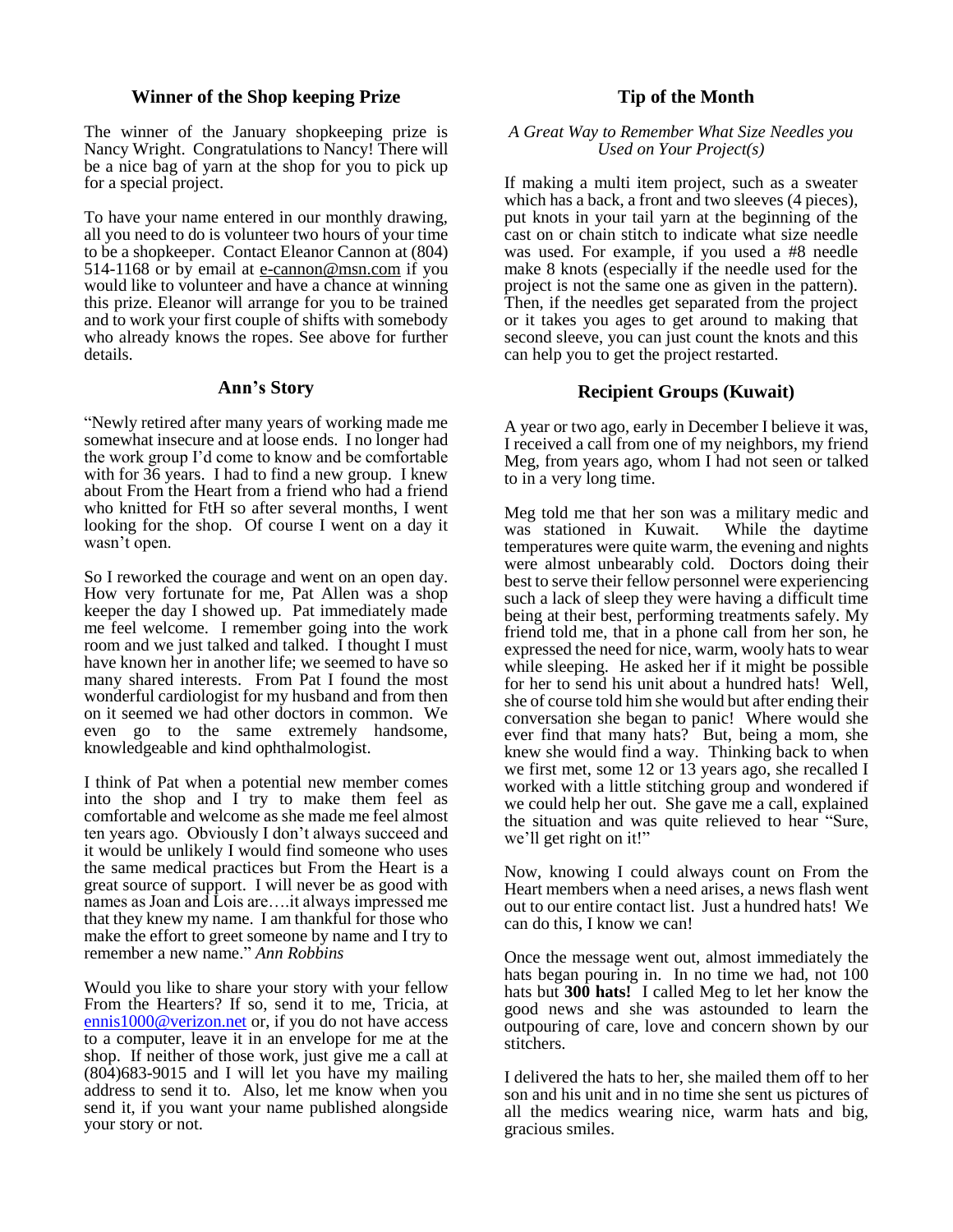A week or so after completing this project I was out driving around, running errands on a Saturday morning and my phone rang. I answered and was greeted by a pleasant voice, seemingly a very young lady. She asked, "Is this Lois with From the Heart?" I answered, "Yes it is". She then began to explain that she was a part of the medical unit in Kuwait that received hats from us and she just wanted to thank us and tell us how great it was to get a good night's sleep. I was so shocked I had to pull off the road to continue our conversation. She told me she grew up in King George County, right here in Virginia and would be heading back home in about 6 weeks. I told her how concerned we at home were of all they in Kuwait were enduring, and told her how please I was to be talking with her.

We continued our conversation for several minutes more and, before ending our call, I told her how proud we all were of her and her unit and that she needed to stay safe and come home soon. I told her I wished there were some other way we could be of help to her and her unit and she asked, "Well, would it be possible for you to send us socks as warm as our hats? Sure would make sleeping more comfortable!" So what did I say? "You've got it!"

Again, the request went out and the socks came pouring in!

It never fails to amaze me…the giving, caring nature of From the Heart members. I barely mention a need and WHAM! we are overflowing with enough to cover that need  $X$  3! Our stitchers are the best! Give them a challenge and they ALWAYS come through.

Thank you, everyone, for being the best, caring the most and continuing to create smiles, even all the way to KUWAIT!

#### **Donation Inventory Numbers Through January, 2016**

| Previous Total |  |
|----------------|--|
|                |  |
|                |  |
|                |  |

#### **Schedulers Needed**

Schedulers are responsible for ensuring that the shop is properly 'staffed' with two people on duty for each shift while the shop is open. Each scheduler takes on one month at a time in rotation.

Contact any one of the current schedulers for more information.

Tricia Ennis [ennis1000@verizon.net](mailto:ennis1000@verizon.net) Eleanor Cannon [e-cannon@msn.com](mailto:e-cannon@msn.com) Ann Robbins aerobbins@live.com

#### **Current Needs**

**Richmond and Surrounding** area's main need at the moment is for:

Chemo and Dialysis blankets. Sizes need to be approx.  $30''$  X 48<sup> $\degree$ </sup> for chemo and up to 38<sup> $\degree$ </sup> by 68 $\degree$  for dialysis.

**Fredericksburg/King George** has a need for:

Baby items Blankets of all sizes

As always, although these are the current needs, you should feel free to work on whatever you want to make as we can, and will, find a home for anything you donate.





*"It is pure potential. Every ball or skein of yarn holds something inside it, and the great mystery of what that might be can be almost spiritual"*

*[Stephanie Pearl-McPhee](http://www.goodreads.com/author/show/29391.Stephanie_Pearl_McPhee) [Knitting Rules!: The Yarn Harlot Unravels the](http://www.goodreads.com/work/quotes/120225)  [Mysteries of Swatching, Stashing, Ribbing & Rolling](http://www.goodreads.com/work/quotes/120225)  [to Free Your Inner Knitter](http://www.goodreads.com/work/quotes/120225)*

\*\*\*\*

#### **Blanket Patterns to Match Current Needs**

The blankets on the next page are the same as those included last month as the reception was very good and as Richmond still needs Chemo Blankets of 30x50" and Fredericksburg needs baby blankets. These two blankets can be knit or crocheted to be as long as you want and the given width of both is good for either size blanket

If you prefer to make something else, please do as we can find a 'home' for anything you create.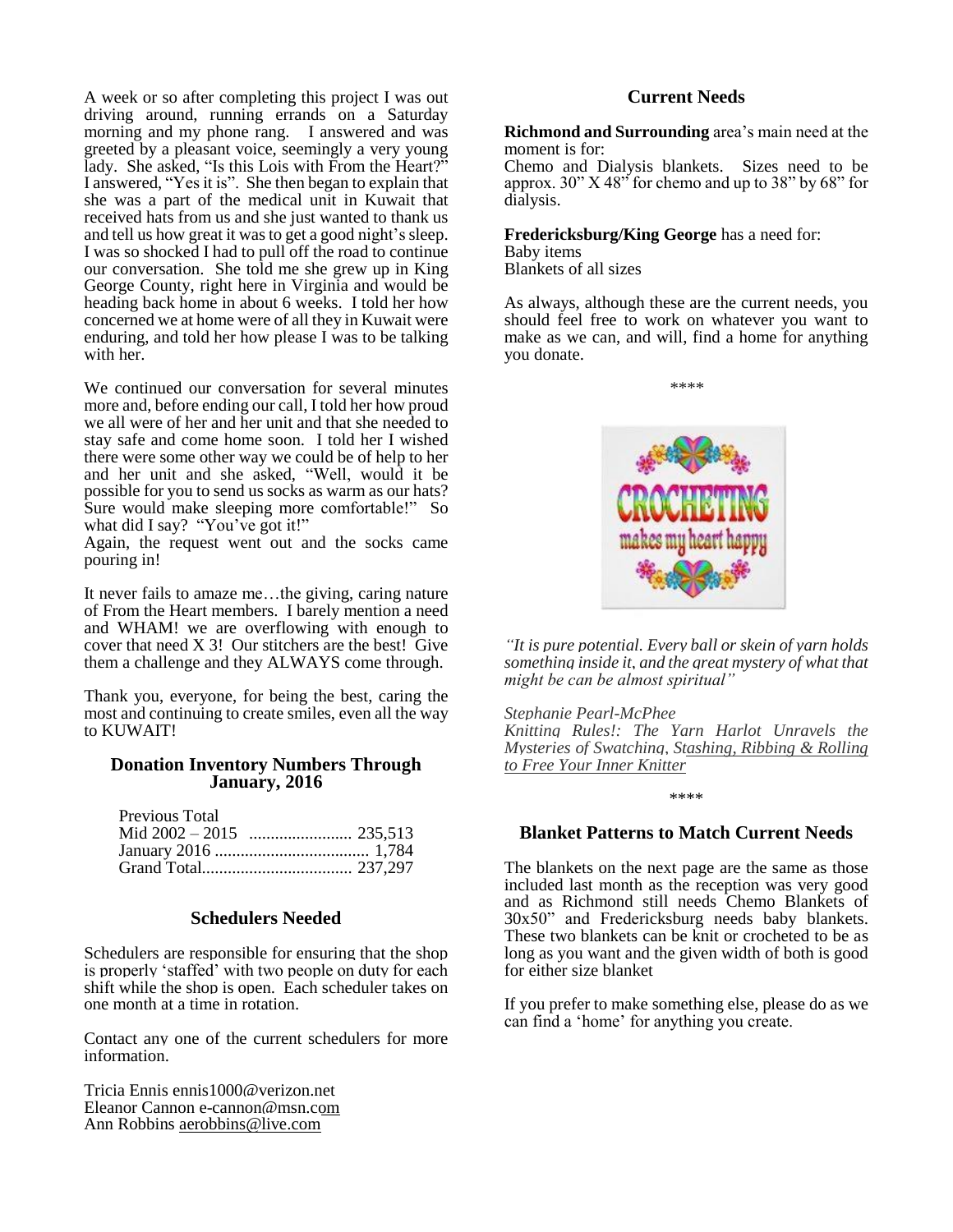# **Knit Ripple Blanket**

# **Materials**:

Caron Simply Soft (100% acrylic, worsted weight): Or any other worsted weight (#4) acrylic yarn 3 oz. each of three colors  $(A)$ ,  $(B)$ ,  $\&$   $(C)$ : 4 oz of one color  $(D)$ : 12 oz. white  $(E)$ 1 pair US size 7 (4.5 mm) circular needles, at least 29 in. long

# **Ripple pattern:**

**Row 1**: On a multiple of 58 sts plus 4, K2. Then \*K2, YO, K4, (K2tog) twice, K4, YO, K1, YO, K4, (K2tog) twice, K4, YO, K2. Rep. from \* to last 2 sts. K2 **Row 2:** K4. P to last 4 sts. K4. **Row 3:** K. **Rows 4-12:** Rep. rows 1-3 3 times more. These 12 rows complete one pattern sequence (PS).

# **Blanket directions:**

With (D), loosely CO 178 sts. Complete 1 PS. Switch to (E) and complete another PS. Continuing to switch colors, complete 1 PS each in  $(A)$ ,  $(E)$ ,  $(B)$ ,  $(E)$ ,  $(C)$ ,  $(E)$ . Repeat this color pattern  $[(D), (E), (A), (E), (B), (E),$ (C), (E)] 2 times more\*. Switch to (D). Work rows 1-11. BO loosely knitways. Weave in all loose ends.

Finished size as given is aprox. 34" X 37". Repeat more Ripple Pattern sequences to make the blanket longer.

# **Rainbow Peaks and Ridges Leftover Blanket**

Worsted weight yarn (quantity varies by size made), K hook Finished width of blanket approx. 34 "

Gauge: Each group of [5 DC, ch 1 (2DC, ch 2, 2DC) ch  $1$ ] = approx. 3.5"

Notes: To increase width, add 8 chains to beg chain. To decrease, subtract 8

Chain 79

## **1st row**

DC in 4th ch from hook and next 3 st (ch 3 counts as a DC), \* skip next st, in next ch (2 DC, ch 2, 2 DC), skip next chain and DC in next 5 st. Repeat from \* to the end of the row, chain 3 and turn. **2nd row**

Ch 3 counts as 1st dc, dc in next DC of previous row, FPDC in next st and DC in next 2 st, \* skip next 2 st, in next ch 2 space (2 DC, ch 2, 2 DC), skip next 2 st, DC in next 2 st, FPDC in next stitch, DC in next 2 st. Repeat from \* to the end of the row (ending with DC in top of ch 3), chain 3 and turn.

## **3rd row**

Ch 3 counts as 1st dc, dc in next DC of previous row, BPDC around FPDC of previous row, DC in next 2 st, \* skip next 2 st, in next ch 2 space (2 DC, ch 2, 2 DC), skip next 2 st, DC in next 2 DC of previous row, BPDC in FPDC of previous row, DC in next 2 st. Repeat from \* to the end of the row, chain 3 and turn.

Repeat rows 2 and 3 until blanket is desired length



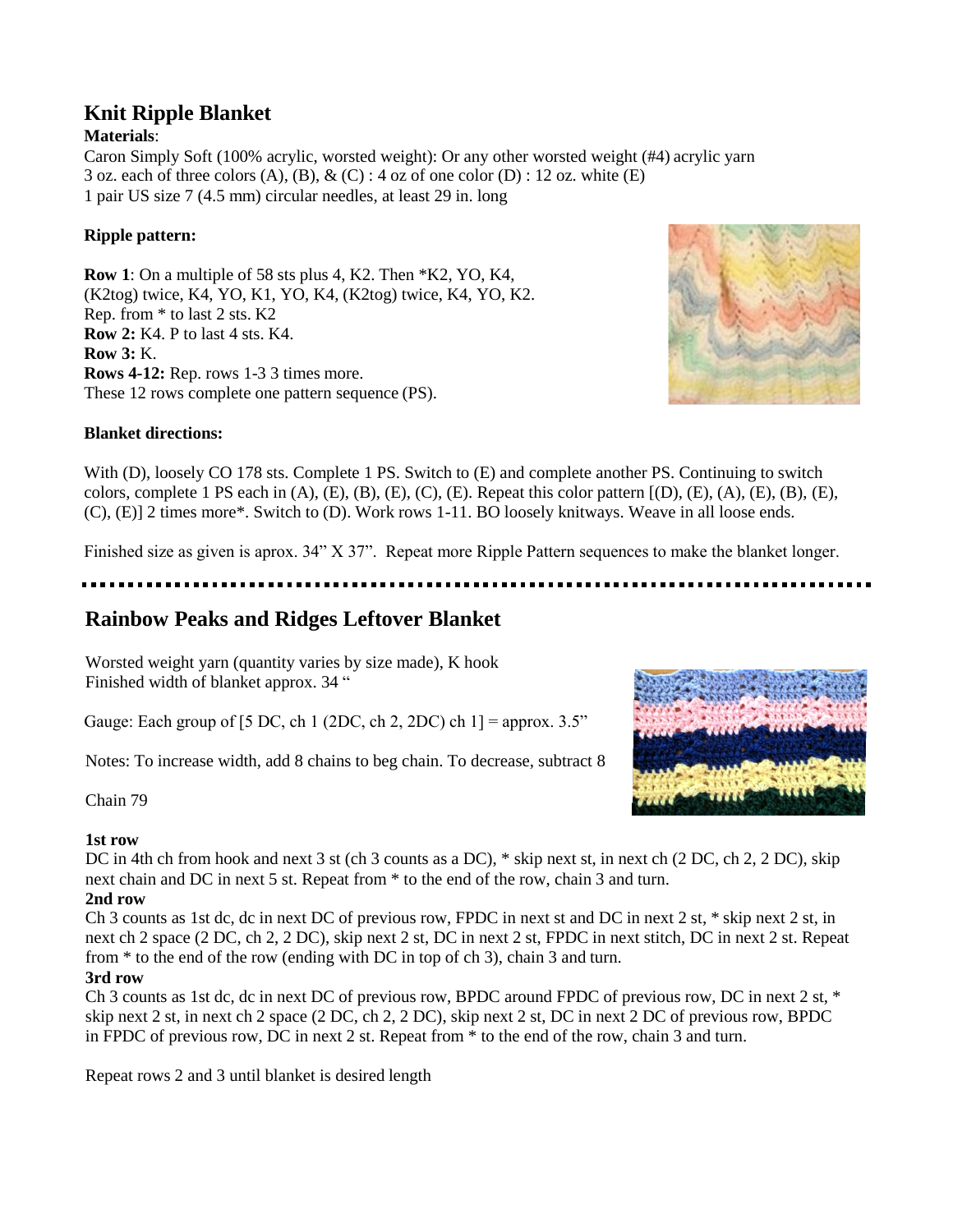| February 2016<br>From the Heart Local Group Times       |                                                                                                                                                                                                                                      |                                                                                                                                                                                                                                                           |                                                                                                                                                                                                                                                                                   |                                                                                                                                                                                             |                                                                                |                                                                                                          |  |  |
|---------------------------------------------------------|--------------------------------------------------------------------------------------------------------------------------------------------------------------------------------------------------------------------------------------|-----------------------------------------------------------------------------------------------------------------------------------------------------------------------------------------------------------------------------------------------------------|-----------------------------------------------------------------------------------------------------------------------------------------------------------------------------------------------------------------------------------------------------------------------------------|---------------------------------------------------------------------------------------------------------------------------------------------------------------------------------------------|--------------------------------------------------------------------------------|----------------------------------------------------------------------------------------------------------|--|--|
| <b>Sunday</b>                                           | <b>Monday</b>                                                                                                                                                                                                                        | <b>Tuesday</b>                                                                                                                                                                                                                                            | Wednesday                                                                                                                                                                                                                                                                         | <b>Thursday</b>                                                                                                                                                                             | Friday                                                                         | <b>Saturday</b>                                                                                          |  |  |
|                                                         | Carson Library Group 3-5 pm<br>The Crossings at Bon Air 2:00<br>Farmville Baptist Church<br>132 N Main St, Farmville, 5:00pm<br>Hillcrest UMC 10-12<br>Midlothian Women's Group<br>Starbucks (inside Kroger)10am                     | $\overline{2}$<br>Chesterfield Heights Community Center<br>$2:00 - 3:30$<br>Martin's @ Chippenham Crossing Center<br>5:30-7:30pm<br>Prince George Library 2:00 - 4:00 pm<br>Tuckahoe @ Shop 6:30-8:30 pm                                                  | 3 Colonial Heights Senior Center<br>10-noon<br>Colony Critters', Patriot's Colony in<br>Williamsburg. 1:3pm<br>ElmCroft Retirement 1:30<br>Michael's, Midlothian Tnpk. &<br>Courthouse Rd. 12:00-3:00<br>Mathews Group, Rescue Squad<br>Bldg, Hudgins, VA<br>10:30 am $- 2:00$ pm | 4<br>Hopewell Library 6pm - 8pm<br>Five Rivers Fiber Guild, Burgess<br>$1 - 3pm$<br>Mall Group Chesterfield Towne Center<br>(food court) 9-noon<br>Panera Bread Midlothian<br>$6 - 8:00$ pm | 5<br>Starbucks<br>Huguenot Rd<br>11 am-1:30pm                                  | <b>6</b> Atlee Angels<br>Legacy Park<br>$1 - 3$ pm<br><b>Starbucks</b><br>Oxbridge Square<br>$10 -$ noon |  |  |
| $\overline{7}$                                          | 8 Carson Library Group 3-5 pm<br>The Crossings at Bon Air 2.00<br>Farmville Baptist Church<br>132 N Main St, Farmville, 5:00pm<br>Hillcrest UMC 10-12<br>Crossings at Fall Run 11 am<br>Southside Angels<br>Emporia YMCA, 2-4 pm     | 9<br>Martin's @ Chippenham Crossing Center 5:30-<br>7:30pm<br>Tuckahoe @ Shop 6:30-8:30 pm<br>Chesterfield Heights Community Center 2:00-<br>3:30<br>Fredericksburg Wegman's<br>2nd FI Food Court - 11:30a - 2:30p<br>Montpelier Crafters 1 - 3pm         | 10 Colonial Heights Senior Center<br>10-noon<br>Dinwiddie Library 1:00-3:00pm<br>B'mill/Woodlake<br>Clover Hill Library 6.30 - 8 pm<br>Chesterfield Needlework Friends<br>Central Library, Lori Rd. 1pm -<br>2.30pm                                                               | 11<br>Chamberlayne Hts. United Meth Church<br>$1:30 - 3:00$<br>Hopewell Library 10am - noon                                                                                                 | 12<br><b>Starbucks</b><br>Huguenot Rd<br>11 am-1:30pm<br>Kay's Krafters 1-5 pm | 13 Louisa Group<br>Hardee's<br>$10 -$ noon                                                               |  |  |
| 14<br>King George<br>- Peace Lutheran<br>Church 2 - 4pm | 15 Hillcrest UMC 10-12<br>Farmville Baptist Church<br>132 N Main St, Farmville, 5:00pm<br>The Crossings at Bon Air 2.00                                                                                                              | 16<br>Martin's @ Chippenham Crossing Center<br>5:30-7:30pm<br>Tuckahoe @ Shop 6:30-8:30 pm<br>Chesterfield Heights Community Center 2:00-<br>3:30<br>Prince George Library 2:00 - 4:00 pm<br>Fredericksburg Wegman's<br>2nd FI Food Court - 6:30 - 8:30pm | 17<br>Colonial Heights Senior Center 10-<br>noon<br>ElmCroft Retirement 1:30<br>Michael's, Midlothian Tnpk. &<br>Courthouse Rd. (craft room)<br>12:00-3:00                                                                                                                        | 18<br>Hopewell Library 6pm - 8pm<br>Mall Group Chesterfield Towne Center<br>(food court) 9-noon<br>Panera Bread Midlothian<br>$6 - 8:00$ pm                                                 | 19<br>Starbucks<br>Huguenot Rd<br>11 am - 1:30 pm                              | 20 Starbucks<br>Oxbridge<br>Square<br>$10 -$ noon<br>Atlee Angels - Legacy<br>Park<br>$10 -$ noon        |  |  |
| 21                                                      | 22<br>Hillcrest UMC 10-12<br>The Crossings at Bon Air 2:00<br>Farmville Baptist Church<br>132 N Main St, Farmville, 5:00pm<br>Crossings at Fall Run 11 am<br>Southside Angels<br>Emporia YMCA, 2-4 pm<br>Carson Library Group 3-5 pm | 23Martin's @ Chippenham Crossing Center<br>5:30-7:30pm<br>Tuckahoe @ Shop 6:30-8:30 pm<br>Fredericksburg Wegman's<br>2nd FI Food Court - 11:30a - 2:30p<br>Chesterfield Heights Community Center 2:00-<br>3:30                                            | 24<br>Colonial Heights Senior Center 10-<br>noon<br>B'mill/Woodlake<br>Clover Hill Library 6.30 - 8 pm<br>Dinwiddie Library 1:00-3:00pm                                                                                                                                           | Hopewell Library 10am - noon<br>Summerhill Retirement<br>1:30-3:30 pm                                                                                                                       | 26<br>Kay's Krafters 1-5 pm<br>Starbucks<br>Huguenot Rd<br>11 am-1:30pm        | 27<br>Redeemer Lutheran<br>Redbridge Rd<br>Upstairs Conf. Room<br>$9 - 11$ am                            |  |  |
| 28<br>King George<br>- Peace Lutheran<br>Church 2 - 4pm | 29 Hillcrest UMC 10-12<br>Carson Library Group 3-5 pm<br>Farmville Baptist Church<br>132 N Main St, Farmville, 5:00pm<br>The Crossings at Bon Air 2.00                                                                               |                                                                                                                                                                                                                                                           |                                                                                                                                                                                                                                                                                   |                                                                                                                                                                                             |                                                                                |                                                                                                          |  |  |